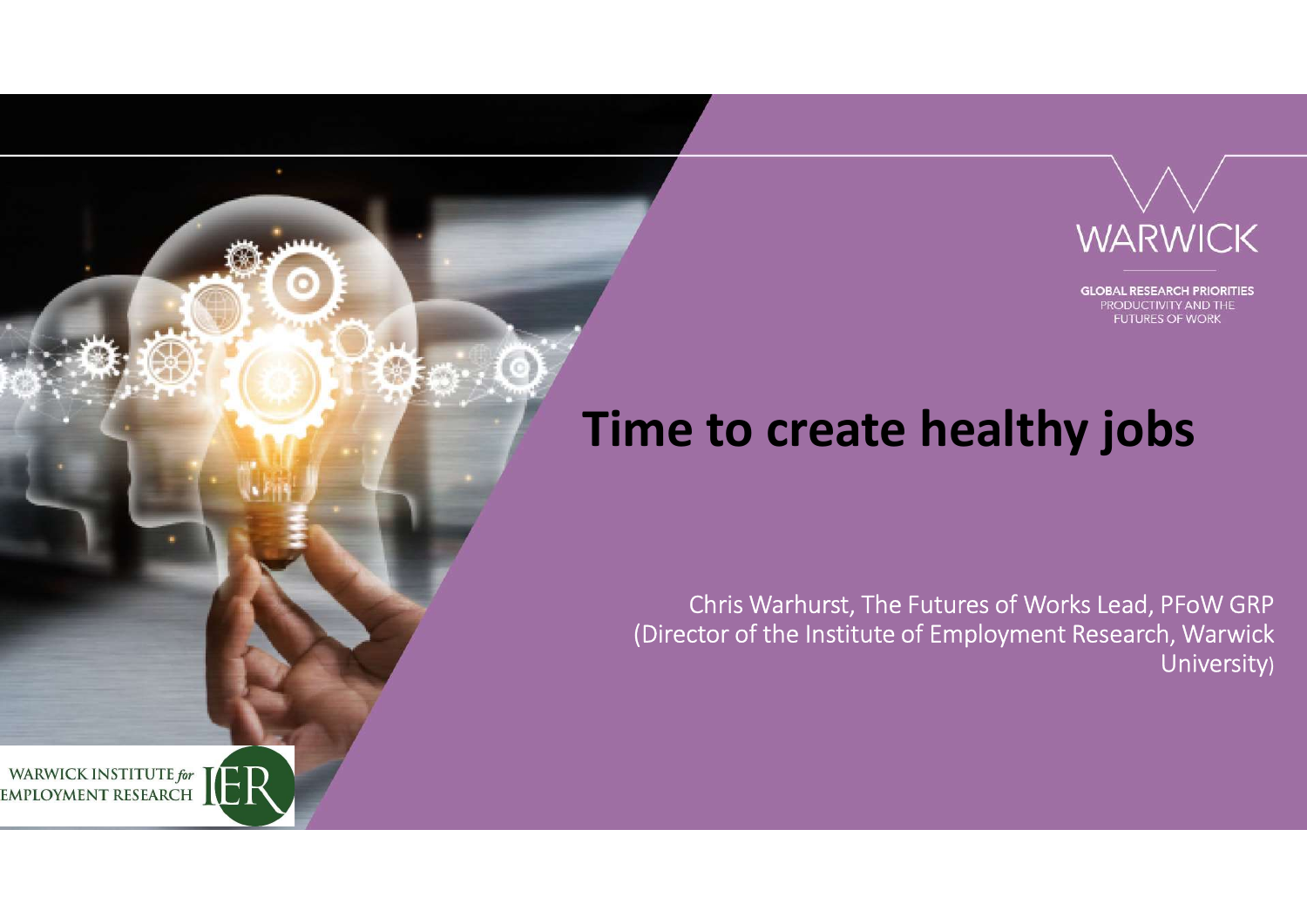## Health and wellbeing at work

- ▶ Quality of jobs matter, not just because we spend lots of our time in them but because health and wellbeing linked to it (Eurofound 2012).
- ealth and wellbeing at work<br>
Quality of jobs matter, not just because we spend lots of our time in t<br>
because health and wellbeing linked to it (Eurofound 2012).<br>
Creating healthier jobs has featured in public policy at va **Creating healthier jobs has featured in public policy at various times since the** Industrial Revolution.
	- **Protect children (and women) (Factory Acts 1830-40s), maternal and infant health** over WWI (McCarthy 2020), save workers' lives in 1960s (Lavery 2015).
- 
- ealth and wellbeing at work<br>Quality of jobs matter, not just because we spend lots of our time in them<br>because health and wellbeing linked to it (Eurofound 2012).<br>Creating healthier jobs has featured in public policy at va Currently estimated that around 1.6m workers suffer work-related ill health (LFS 2019-20) with cost calculated at £14.7-18.3bn (but 'new' cases only and some diseases omitted) (HSE 2011); could be as high as £60bn pa (Black 2008). Quality of jobs matter, not just because we spend lots of our time in them but because health and wellbeing linked to it (Eurofound 2012).<br>Creating healthier jobs has featured in public policy at various times since the I
- frontline to home workers.

WARWICK INSTITUTE for **EMPLOYMENT RESEARCH** 

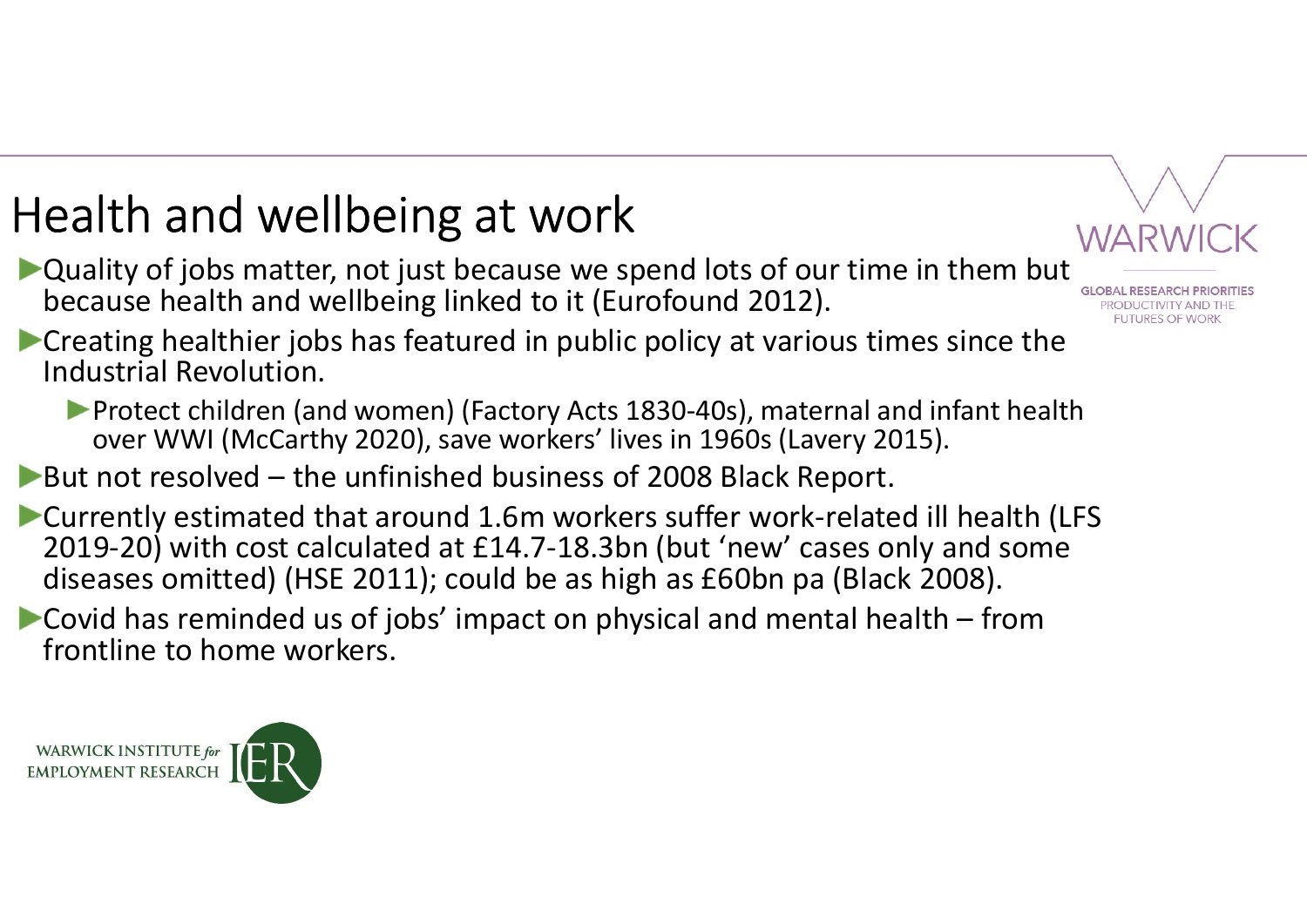## What needs to happen?

- Shift from remedial to preventative interventions
- The education of the property of Mappen and the preventions of the property of the preventions of causes more mindfulness and drugs<br>
Current interventions focus on symptoms not causes more mindfulness and drugs<br>
Calls rather than better jobs.



- **Example 12 and ST CO CALLS FOOT PROPERT PROPERT CONTROLLS FOR THE CONTROLLS CONTROLLS CONTROLLS CONTROLLS CONTROLLS CONTROLLS FOR THE CONTROLLS FOR CONTROLLS FOR CONTROLLS FOR CONTROLLS FOR CAUSE CAUSE CAUSE CAUSE CAUSE C** UK Government's 2017 Taylor Review of Modern Working Practices recommended that government should adopt a 'more proactive approach to workplace health'. **Example that Constrained** to prevent the interventions<br>
Current interventions focus on symptoms not causes – more mindfulness and drugs<br>
rather than better jobs.<br>
Calls for Occ Health to pre-emptively deal with problems c From remedial to preventative interventions<br>
• NARWICK<br>
• The than better jobs.<br>
• The than better jobs.<br>
• The than better jobs.<br>
• The than better jobs.<br>
• Sulls for Occ Health to pre-emptively deal with problems caused
- Recognise that ill-health occurs from the 'work' and 'employment' that comprises jobs.
	- environments'; work design typical focus from 1940s to 1970s.
	- But employment type/patterns matter too:
		- Balogh et al. 2020;
		-
- Frem the the total to pre-emptively deal with problems caused by jobs (SOM 2017).<br>
Ills for Occ Health to pre-emptively deal with problems caused by jobs (SOM 2017).<br>
Is for Occ Health to pre-emptively deal with problems c • The outcome will be jobs that are sustainable health wise, lessen public healthcare costs and lower employer absence costs